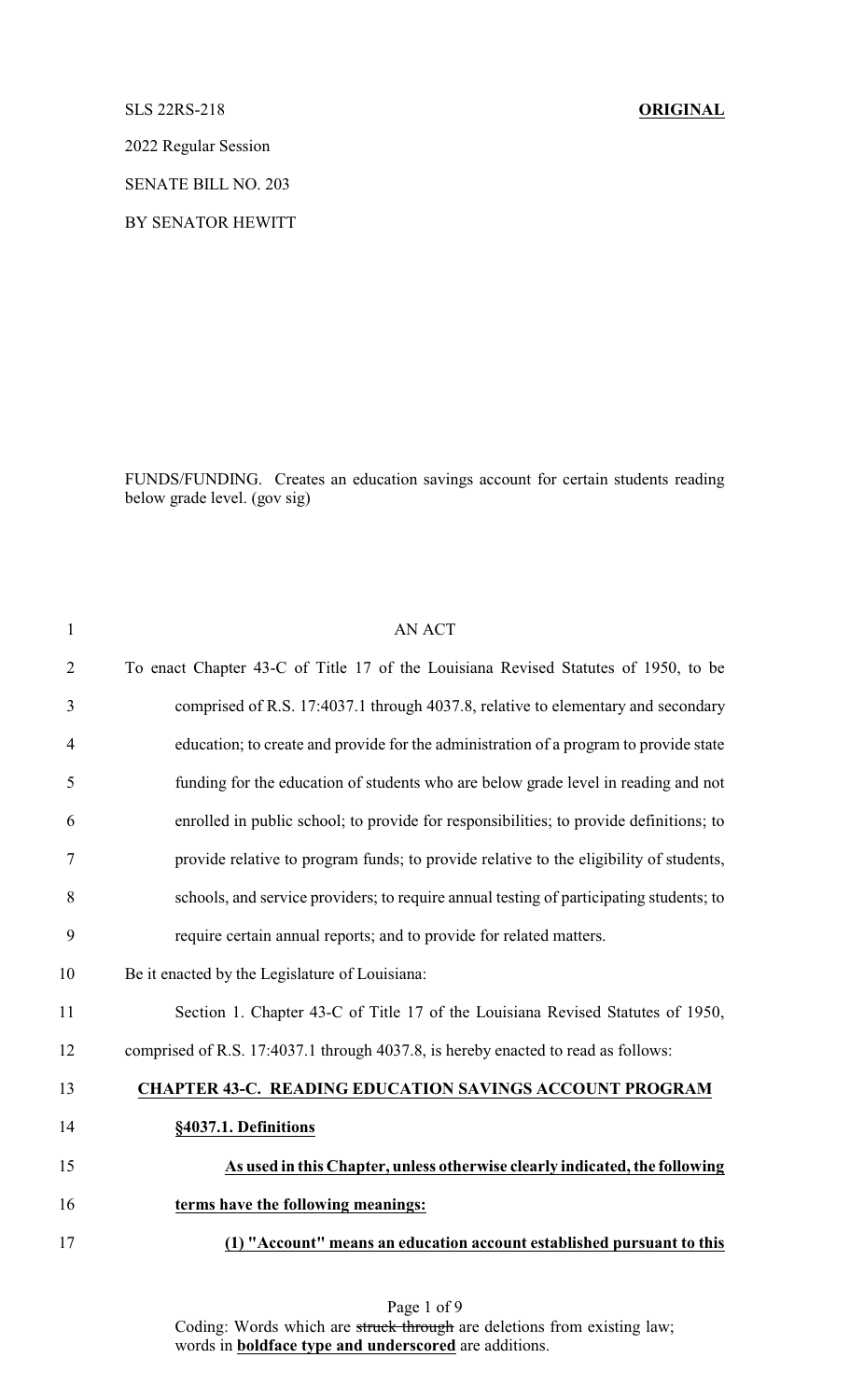| $\mathbf{1}$   | Chapter and composed of state funds deposited on behalf of a student eligible |
|----------------|-------------------------------------------------------------------------------|
| $\overline{2}$ | to participate in the program.                                                |
| 3              | (2) "Account funds" means the funds deposited into an account on behalf       |
| 4              | of a participating student.                                                   |
| 5              | (3) "Curriculum" means a complete course of study for a particular            |
| 6              | content area.                                                                 |
| 7              | (4) "Department" means the state Department of Education.                     |
| 8              | (5) "Parent" means a parent, legal guardian, custodian, or other person       |
| 9              | or entity with legal authority to act on behalf of a student.                 |
| 10             | (6) "Participating school" means a nonpublic school participating in the      |
| 11             | program pursuant to the provisions of this Chapter.                           |
| 12             | (7) "Participating student" means a student who is eligible to participate    |
| 13             | in the program and for whom an account has been established pursuant to this  |
| 14             | Chapter.                                                                      |
| 15             | (8) "Program" means the program created by this Chapter.                      |
| 16             | (9) "Qualified education expenses" means any of the following:                |
| 17             | (a) Tuition, fees, and textbooks required by a participating school or        |
| 18             | service provider.                                                             |
| 19             | (b) Tutoring services provided by an educator with a valid Louisiana          |
| 20             | teaching certificate.                                                         |
| 21             | (c) Curriculum, including supplemental materials required by the              |
| 22             | curriculum.                                                                   |
| 23             | (d) Technological devices used to meet the student's educational needs,       |
| 24             | subject to approval by the department or a licensed physician.                |
| 25             | (10) "Resident school system" means the public school system in which         |
| 26             | the student would be enrolled based on his residence.                         |
| 27             | (11) "Service provider" means a person or an entity other than a              |
| 28             | participating school that provides services that are covered as qualified     |
| 29             | education expenses.                                                           |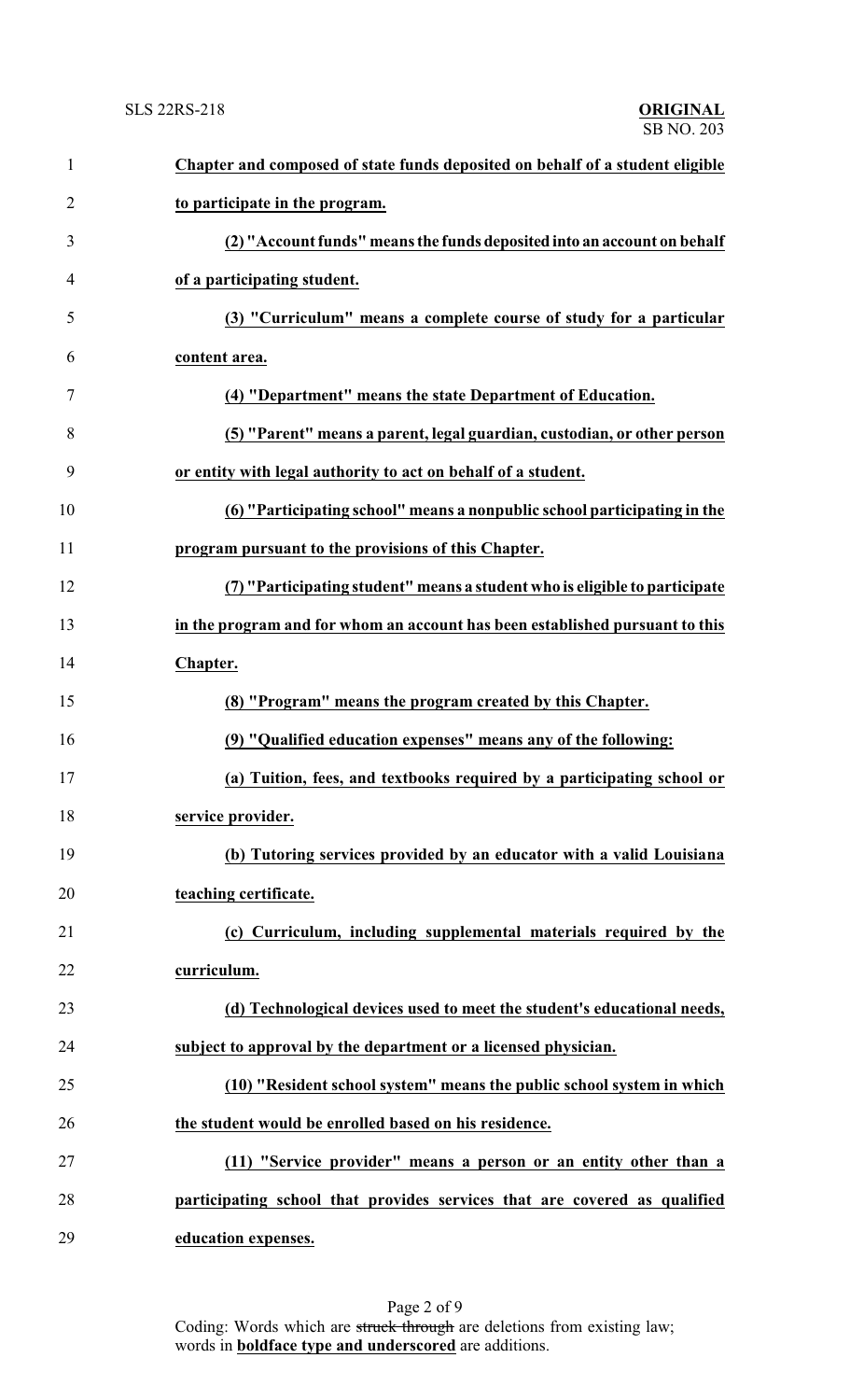| $\mathbf{1}$   | (12) "State board" means the State Board of Elementary and Secondary            |
|----------------|---------------------------------------------------------------------------------|
| $\overline{2}$ | <b>Education.</b>                                                               |
| 3              | §4037.2. Program creation and administration; powers and duties of the State    |
| 4              | Board of Elementary and Secondary Education and state                           |
| 5              | <b>Department of Education; rules</b>                                           |
| 6              | A. The Reading Education Savings Account Program is hereby created.             |
| 7              | B. The department shall administer the program, and the state board             |
| 8              | shall adopt rules and regulations for the administration of the program which   |
| 9              | shall, at minimum, provide for the following:                                   |
| 10             | (1) Determination of the eligibility of students, participating schools, and    |
| 11             | service providers, including standards that schools and service providers shall |
| 12             | meet as conditions of participation in the program.                             |
| 13             | (2) Audits of the program and accounts.                                         |
| 14             | (3) The authority of the department to:                                         |
| 15             | (a) Deem any participating student ineligible for the program and to            |
| 16             | refer a case involving the misuse of account funds to the attorney general for  |
| 17             | investigation.                                                                  |
| 18             | (b) Contract with a nonprofit organization for the administration of the        |
| 19             | program or parts of the program.                                                |
| 20             | §4037.3. Account funds                                                          |
| 21             | A. The department shall:                                                        |
| 22             | (1) Allocate to each account annually, from funds appropriated or               |
| 23             | otherwise made available for the program, an amount equal to the state's        |
| 24             | average per pupil allocation as provided in the minimum foundation program      |
| 25             | formula, considering all student characteristics.                               |
| 26             | (2) Develop a system for parents to direct account funds to participating       |
| 27             | schools and service providers by electronic funds transfer, automated clearing  |
| 28             | house transfer, debit card, or another method. The department may contract      |
| 29             | with a private financial management firm to manage the payment system.          |

Page 3 of 9 Coding: Words which are struck through are deletions from existing law; words in **boldface type and underscored** are additions.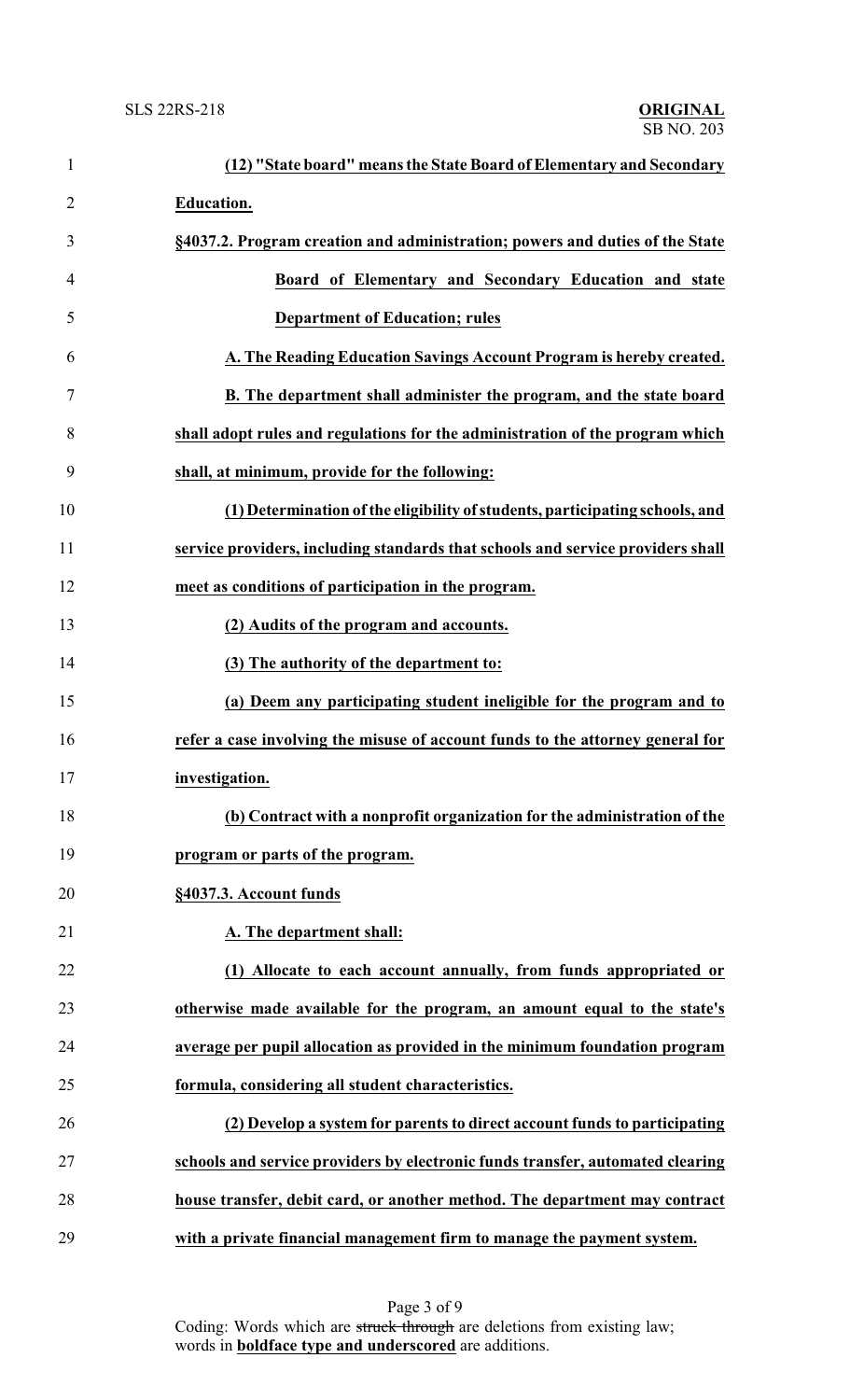| $\mathbf{1}$   | B. Account funds shall be used only for qualified education expenses for            |
|----------------|-------------------------------------------------------------------------------------|
| $\overline{2}$ | the participating student.                                                          |
| 3              | C. Unused funds in an account, up to an amount equal to not greater                 |
| 4              | than fifty percent of the total funds deposited into the account for the current    |
| 5              | school year, shall be retained in the student's account for the following school    |
| 6              | year.                                                                               |
| 7              | D. The account shall be closed and the funds in the account shall be                |
| 8              | returned to the state general fund, if the student is determined to be no longer    |
| 9              | eligible, if an account has been inactive for two consecutive years, or if a parent |
| 10             | fails to comply with the provisions of this Chapter or state board rules            |
| 11             | pertaining to the program.                                                          |
| 12             | E. Account funds do not constitute taxable income of the parent of the              |
| 13             | participating student and shall not be claimed as a credit, deduction, exemption,   |
| 14             | or rebate under Title 47 of the Louisiana Revised Statutes of 1950.                 |
| 15             | §4037.4. Student eligibility; initial and continuing                                |
| 16             | A. A student is initially eligible for an account if he is enrolled in a            |
| 17             | Louisiana public school in the third grade and meets all of the following           |
| 18             | criteria:                                                                           |
| 19             | (1) He is not reading on grade level, as determined by the results of a             |
| 20             | literacy assessment provided during the current school year pursuant to R.S.        |
| 21             | 17:24.9.                                                                            |
| 22             | (2) The student's parent submits an application for an account to the               |
| 23             | department in accordance with program timelines.                                    |
| 24             | $(3)(a)$ The student's parent signs an agreement promising all of the               |
| 25             | following:                                                                          |
| 26             | (i) To provide an education for the participating student in at least the           |
| 27             | subjects of English language arts, mathematics, social studies, and science.        |
| 28             | (ii) Not to enroll the student in a public school while participating in the        |
| 29             | program.                                                                            |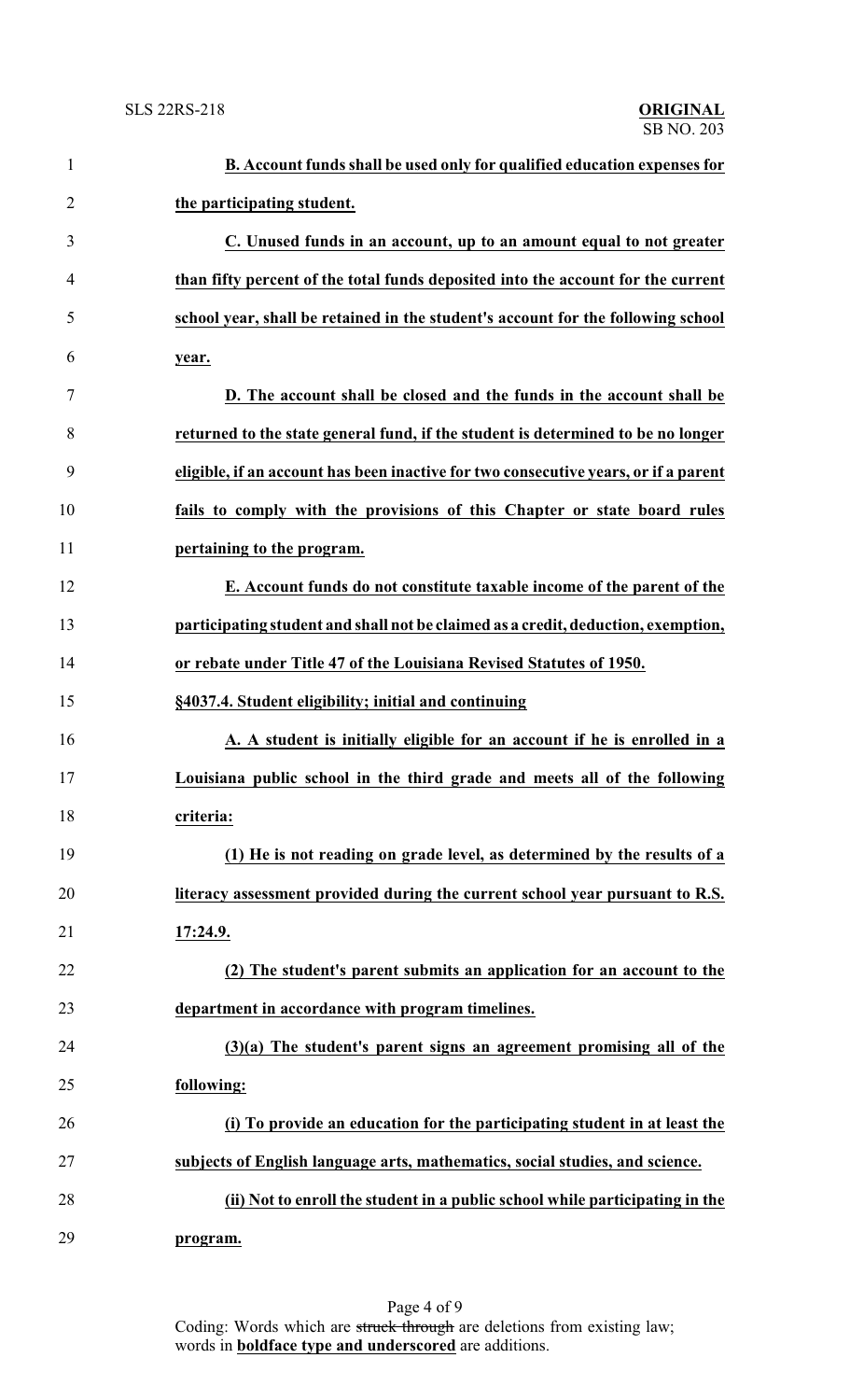| $\mathbf{1}$   | (iii) To use account funds only for qualified education expenses of the               |
|----------------|---------------------------------------------------------------------------------------|
| $\overline{2}$ | participating student.                                                                |
| 3              | (iv) To comply with all program requirements.                                         |
| $\overline{4}$ | (b) The signed agreement shall satisfy the compulsory school attendance               |
| 5              | requirements of R.S. 17:221.                                                          |
| 6              | B. A participating student is eligible to continue to participate in the              |
| 7              | program until he enrolls in a public school, he receives a high school diploma        |
| 8              | or its equivalent, or his account is closed.                                          |
| 9              | C. A participating student shall not participate concurrently in the                  |
| 10             | <b>Course Choice Program, the Student Scholarships for Educational Excellence</b>     |
| 11             | Choice Program<br>for Certain<br><b>Students</b><br>Program,<br>School<br>with<br>the |
| 12             | <b>Exceptionalities, or the Tuition Donation Credit Program.</b>                      |
| 13             | §4037.5. Schools and service providers; eligibility; participation                    |
| 14             | A. To be eligible to participate in the program, a school shall meet all of           |
| 15             | the following criteria:                                                               |
| 16             | (1) Be approved, provisionally approved, or probationally approved by                 |
| 17             | the state board pursuant to R.S. 17:11.                                               |
| 18             | (2) Comply with the criteria set forth in Brumfield, et al. v. Dodd, et al.,          |
| 19             | 425 F. Supp. 528 (E.D. La. 1977).                                                     |
| 20             | (3) Satisfy any other eligibility criteria set by the state board in program          |
| 21             | rules.                                                                                |
| 22             | B. The state board shall provide eligibility criteria for service providers           |
| 23             | in program rules.                                                                     |
| 24             | C. To be eligible to participate in the program, a school or service                  |
| 25             | provider shall apply to the department to participate in the program and, if          |
| 26             | determined to be eligible, accept account funds for providing services covered        |
| 27             | as qualified education expenses.                                                      |
| 28             | §4037.6. Student with exceptionalities                                                |
| 29             | A. If a participating student enrolled in a participating school would                |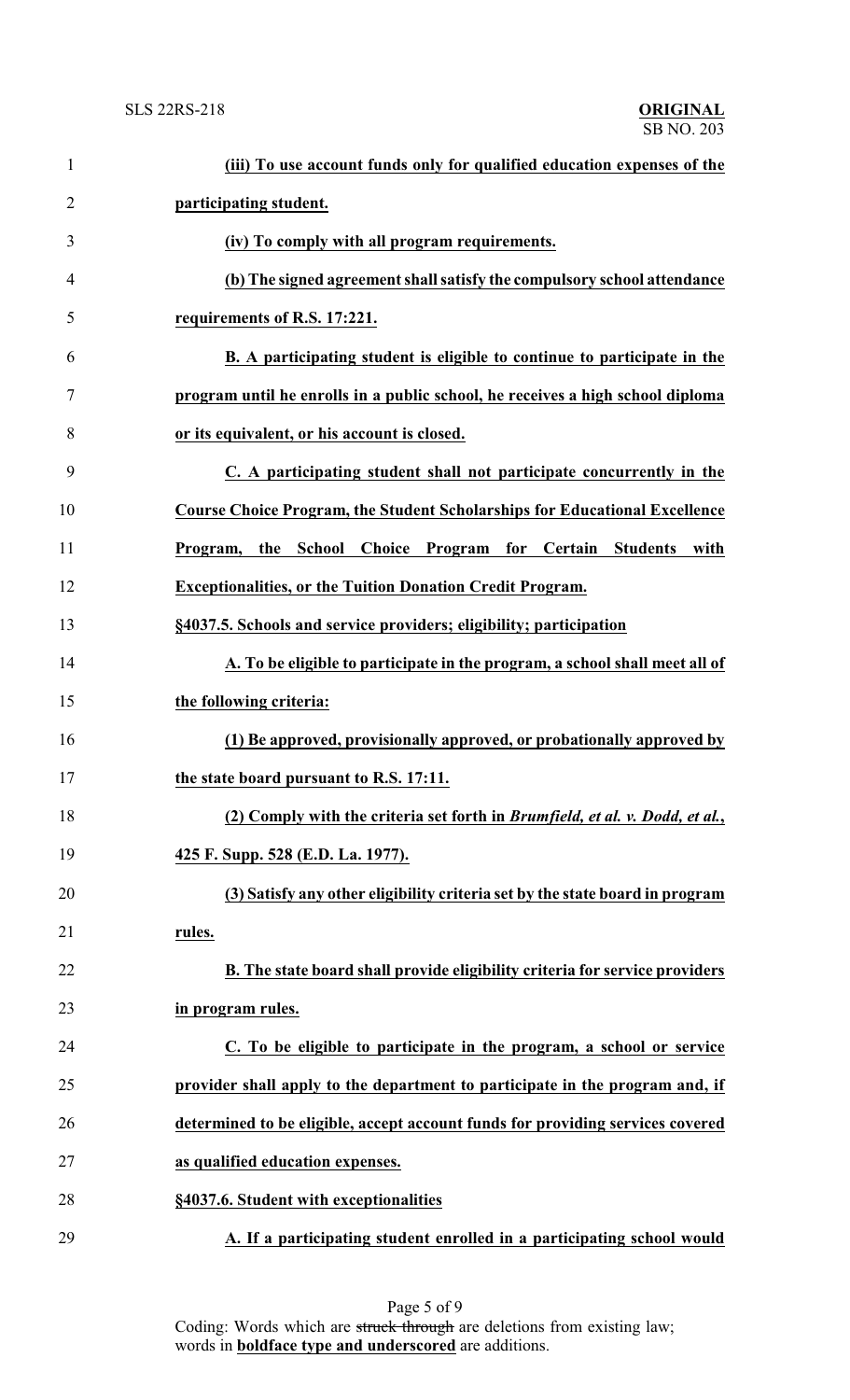| $\mathbf{1}$   | have been entitled to receive special education services in the resident school      |
|----------------|--------------------------------------------------------------------------------------|
| $\overline{2}$ | system, his parent shall acknowledge in writing, as part of the program              |
| 3              | enrollment process that the parent agrees to accept only such services as are        |
| $\overline{4}$ | available to all students enrolled in the participating school.                      |
| 5              | B. A parent may make a parental placement to receive special education               |
| 6              | and related services from a participating school that has demonstrated the           |
| 7              | capacity to offer such services.                                                     |
| 8              | C.(1) A participating school shall not discriminate against a child with             |
| 9              | special educational needs during the program admissions process. However, a          |
| 10             | participating school is required to offer only those services that it already        |
| 11             | provides or such services as necessary to assist students with special needs that    |
| 12             | it can provide with minor adjustments. A participating school may partner with       |
| 13             | the resident school system to provide special education services.                    |
| 14             | (2) Information regarding the services a participating school provides               |
| 15             | and the services the resident school system provides to children with special        |
| 16             | needs who are enrolled in a participating school shall be made available by the      |
| 17             | department to parents prior to the enrollment process.                               |
| 18             | D. To be determined to have demonstrated capacity to offer special                   |
| 19             | education services, a participating school shall meet all of the following criteria: |
| 20             | (1) Have provided educational services to students with exceptionalities             |
| 21             | as defined in R.S. 17:1942, excluding students deemed to be gifted or talented,      |
| 22             | for at least two years prior to participation in the program, through an             |
| 23             | established program at the school that includes instruction by teachers holding      |
| 24             | appropriate certification in special education or other appropriate education or     |
| 25             | training as defined by the department and that is in accordance with a student's     |
| 26             | <b>Individual Education Plan.</b>                                                    |
| 27             | (2) In accordance with timelines as determined by the department,                    |
| 28             | informs the department of the types of student exceptionalities that the school      |
| 29             | is able to serve.                                                                    |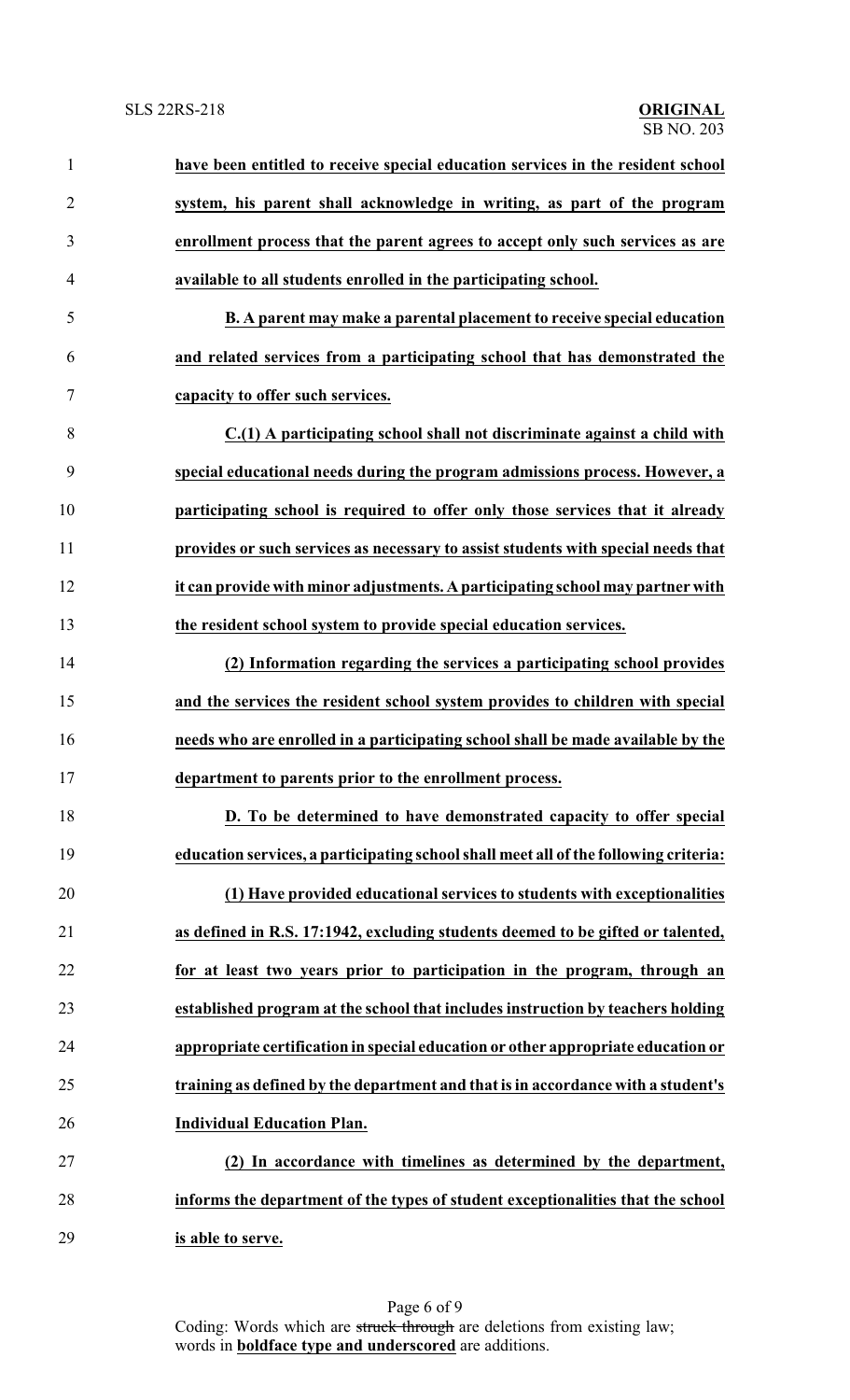| $\mathbf{1}$   | §4037.7. Testing                                                                              |
|----------------|-----------------------------------------------------------------------------------------------|
| $\overline{2}$ | A. The department shall develop a process for the annual administration                       |
| 3              | of one of the following assessments to participating students:                                |
| 4              | (1) All examinations required pursuant to the school and district                             |
| 5              | accountability system at prescribed grade levels.                                             |
| 6              | (2) A nationally norm-referenced test or a statewide assessment.                              |
| 7              | B. The department shall develop a process for the collection and                              |
| 8              | aggregate reporting of results and shall ensure that the results of such                      |
| 9              | assessments are provided to parents of participating students.                                |
| 10             | §4037.8. Reports                                                                              |
| 11             | A. Not later than April thirtieth of each year, the department shall                          |
| 12             | submit a written report to the House Committee on Education, the Senate                       |
| 13             | Committee on Education, and the Joint Legislative Committee on the Budget                     |
| 14             | regarding the implementation of the program.                                                  |
| 15             | B. The report, at a minimum, shall include the following information:                         |
| 16             | (1) The total number of students participating in the program.                                |
| 17             | (2) A list of all participating schools and service providers.                                |
| 18             | (3) The total student enrollment of each participating school, the number                     |
| 19             | of participating students enrolled in each school, and the percentage of the total            |
| 20             | enrollment of each school represented by program participants.                                |
| 21             | (4) Aggregate test result data for participating students.                                    |
| 22             | (5) Percentage of funds used for each type of qualified education expense.                    |
| 23             | (6) An analysis of the program's fiscal impact on the state and on local                      |
| 24             | public school systems.                                                                        |
| 25             | Section 2. This Act shall become effective upon signature by the governor or, if not          |
| 26             | signed by the governor, upon expiration of the time for bills to become law without signature |
| 27             | by the governor, as provided by Article III, Section 18 of the Constitution of Louisiana. If  |
| 28             | vetoed by the governor and subsequently approved by the legislature, this Act shall become    |
| 29             | effective on the day following such approval.                                                 |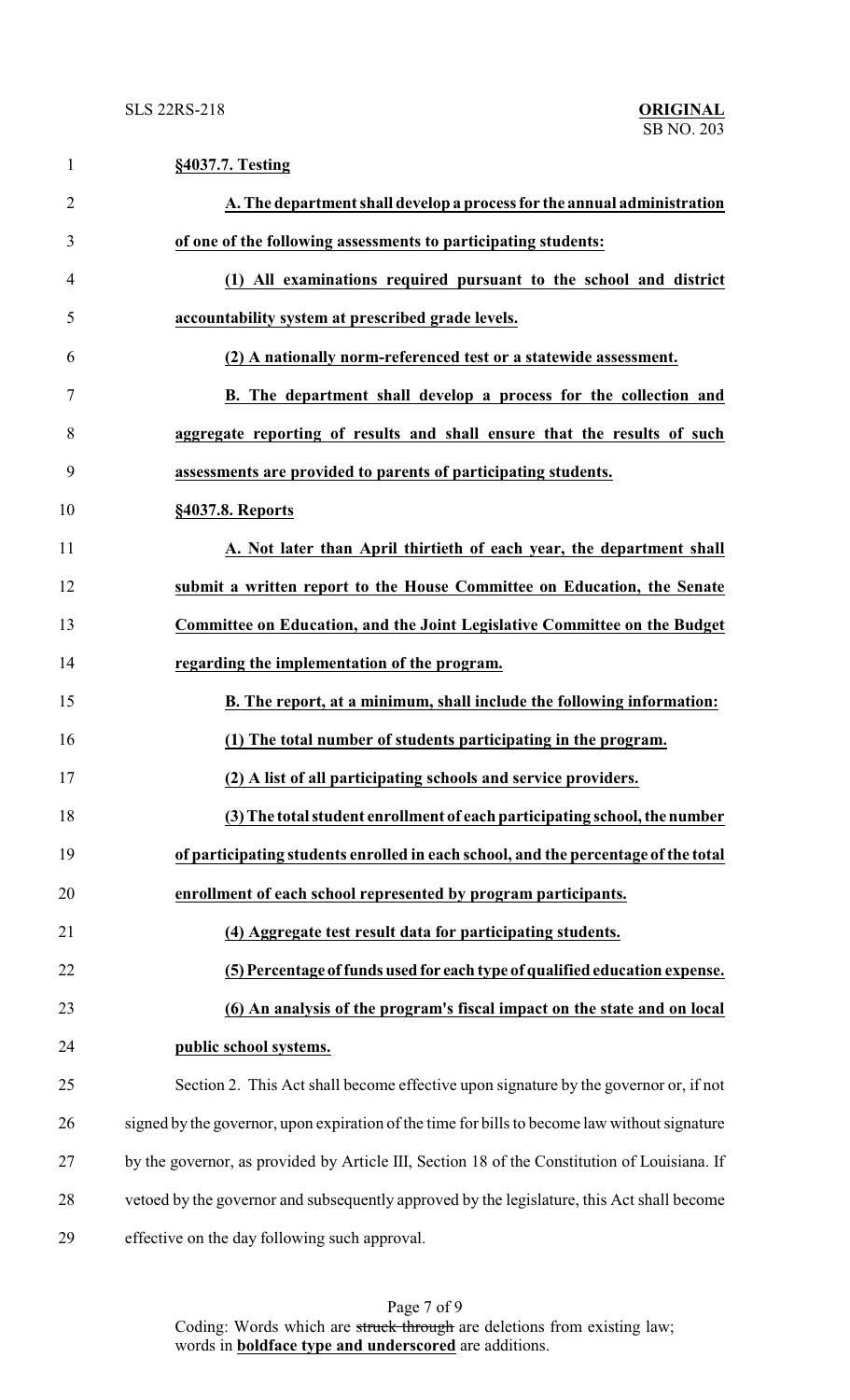The original instrument and the following digest, which constitutes no part of the legislative instrument, were prepared by Cheryl Serrett.

|                 | <b>DIGEST</b>        |        |
|-----------------|----------------------|--------|
| SB 203 Original | 2022 Regular Session | Hewitt |

Proposed law creates the Reading Education Savings Account (RESA) Program. Provides for program administration by the state Dept. of Education (DOE) in accordance with State Board of Elementary and Secondary Education (BESE) rules which provide for:

- (1) Determination of eligibility of students, participating schools, and service providers.
- (2) Audits of the program and accounts.
- (3) DOE's authority to:
	- (a) Deem any participating student ineligible for the program and to refer cases of misuse of account funds to the attorney general for investigation.
	- (b) Contract with a nonprofit organization for program administration.

Proposed law requires DOE to:

- (1) Allocate to each account annually, from funds appropriated or otherwise made available for the program, an amount equal to the state's average per pupil allocation as provided in the minimum foundation program (MFP) formula, considering all student characteristics.
- (2) Develop a system for parents to direct account funds to participating schools and service providers.

Proposed law further provides that:

- (1) Account funds shall be used only for qualified education expenses for the participating student.
- (2) Unused funds in an account, up to 50% of the total funds deposited into the account for the current school year, shall remain in the account for the following school year.
- (3) The account shall be closed and the funds in the account shall be returned to the state general fund if a student is no longer eligible, if an account has been inactive for two consecutive years, or if a parent fails to comply with program requirements.
- (4) Account funds do not constitute taxable income and shall not be claimed as a credit, deduction, exemption, or rebate.

Proposed law provides that a student shall be initially eligible for an account if he is enrolled in a Louisiana public school in the third grade and meets all of the following criteria:

- (1) Is not reading on grade level, as determined by the results of current school year literacy assessments and update reports as provided in present law (R.S. 17:24.9).
- (2) Submits a timely application.
- (3) The student's parent signs an agreement promising all of the following:

## Page 8 of 9

Coding: Words which are struck through are deletions from existing law; words in **boldface type and underscored** are additions.